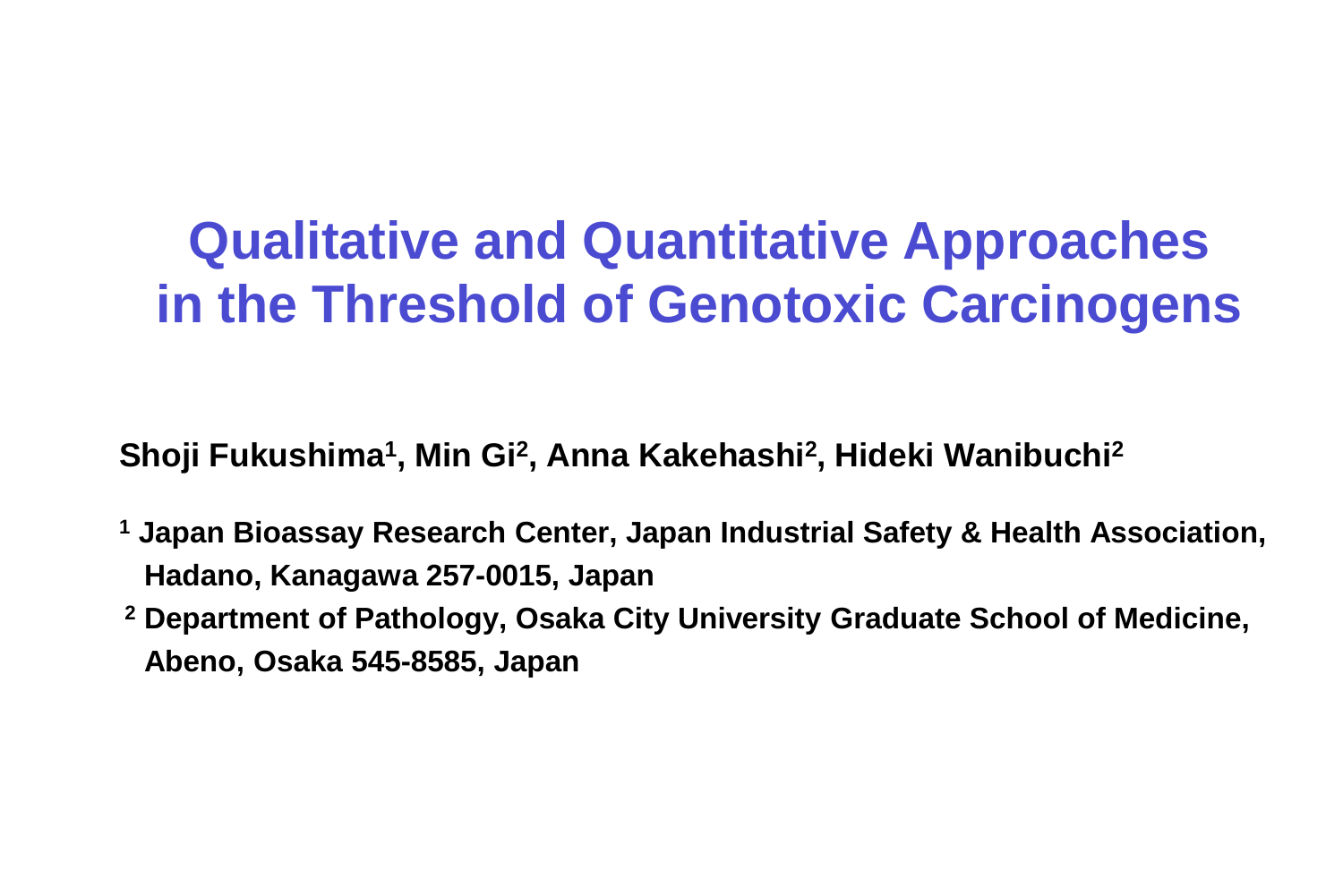### **Present Concept of Chemical Carcinogenicity**

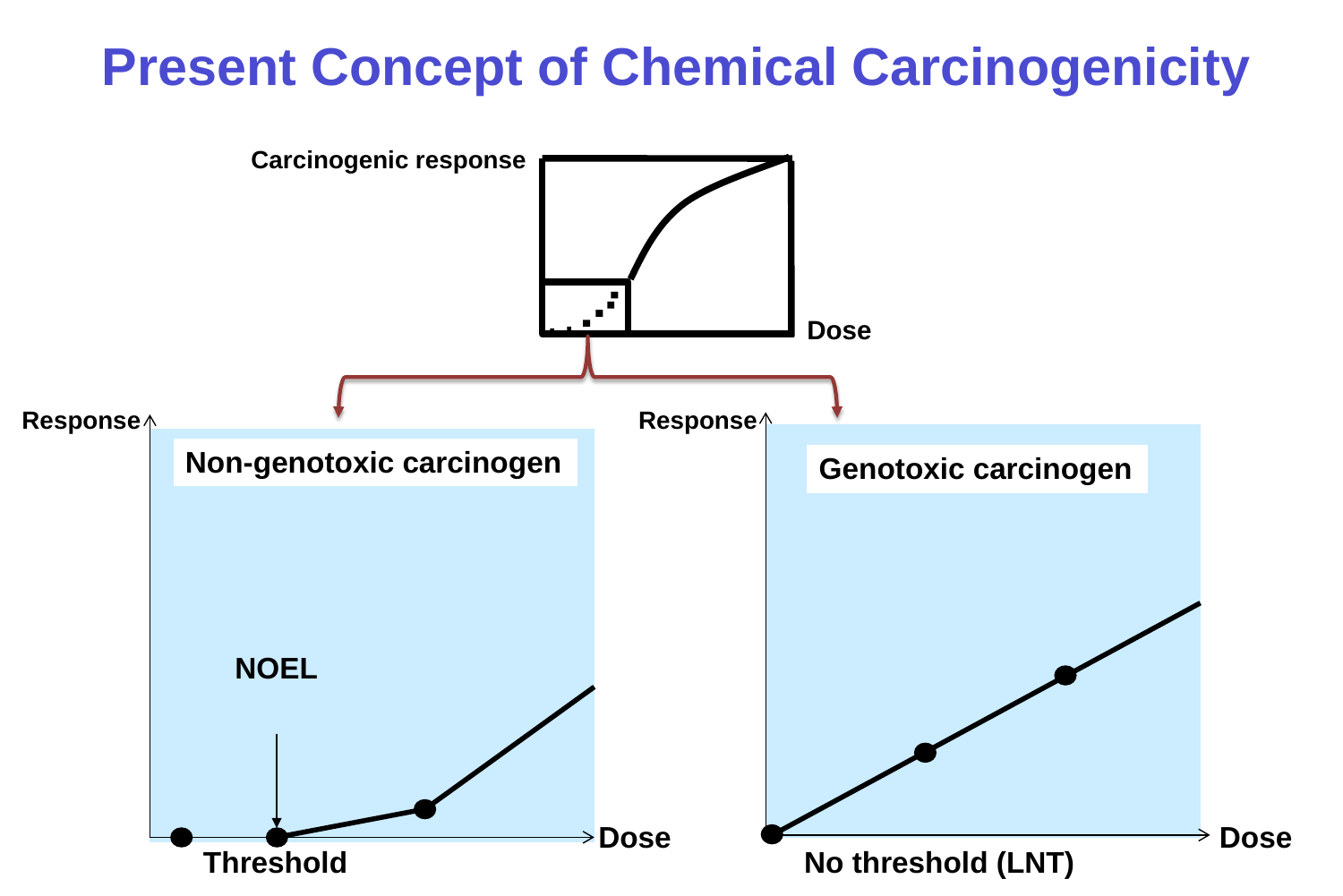### **Low-dose Carcinogenicity Study of 2-Acetylaminofluorene (Megamouse Experiment)**

- **Animal: 24,192 female BALB/c mouse, 3-4 weeks of age**
- **Doses of 2-acetylaminofluorene (2-AAF) in diet: 0, 30, 35, 45, 60, 75, 100, 150 ppm**
- **Time of sacrifice: 9 ~ 33 months**



#### **Dose model for bladder neoplasm bose model for liver neoplasm**

**(Famer J.H., et al., J Environ Pathol Toxicol, 1979, 3: 55-68)**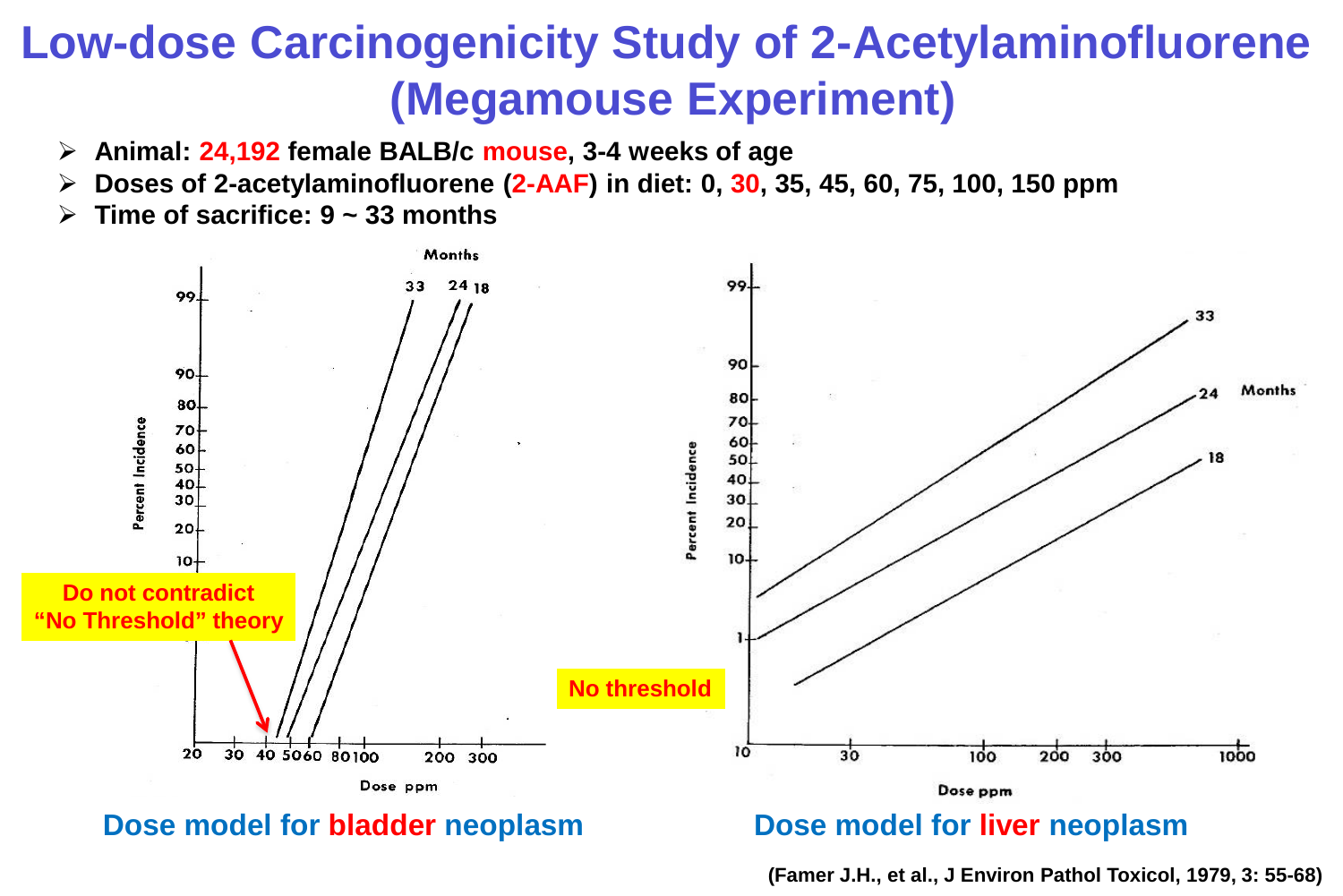### **Reconsideration of Linear Non-threshold Theory**

#### **Low-dose carcinogenicity curve of genotoxic carcinogens: Extrapolation from high to low doses**



**If It has been argued that non-threshold theory is challenged based on the view that organism possess biological responses that can ameliorate genotoxic activities.**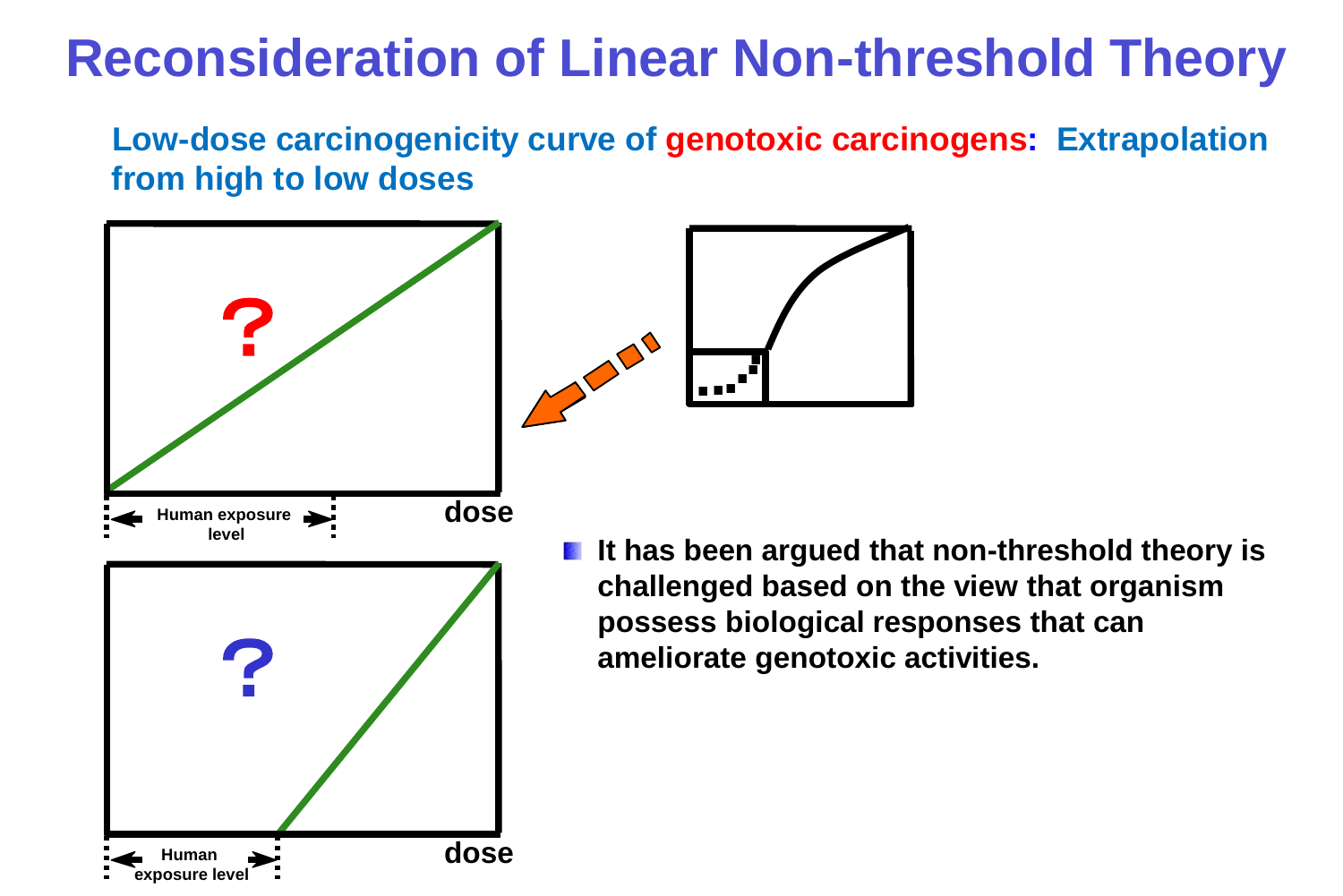## **Extrapolation of Genotoxic Carcinogenicity Study Results to Human**

- $\checkmark$  Qualitative analysis only to classify into genotoxicity or non-genotoxicity is inadequate for carcinogenic risk assessment
- $\checkmark$  Qualitative and quantitative assessments are desirable in analysis for carcinogenicity, particularly at low doses
- Weight of evidence: *in vivo data are* more valuable than *in vitro* results in the quantitative analysis
- $\checkmark$  Point of departure (PoD) can be used for quantitative analysis of genotoxicity and carcinogenicity dose-response data
- PoD in markers of *in vivo* carcinogenic mechanism may contribute to resolution of putative non-threshold theory of genotoxic carcinogens

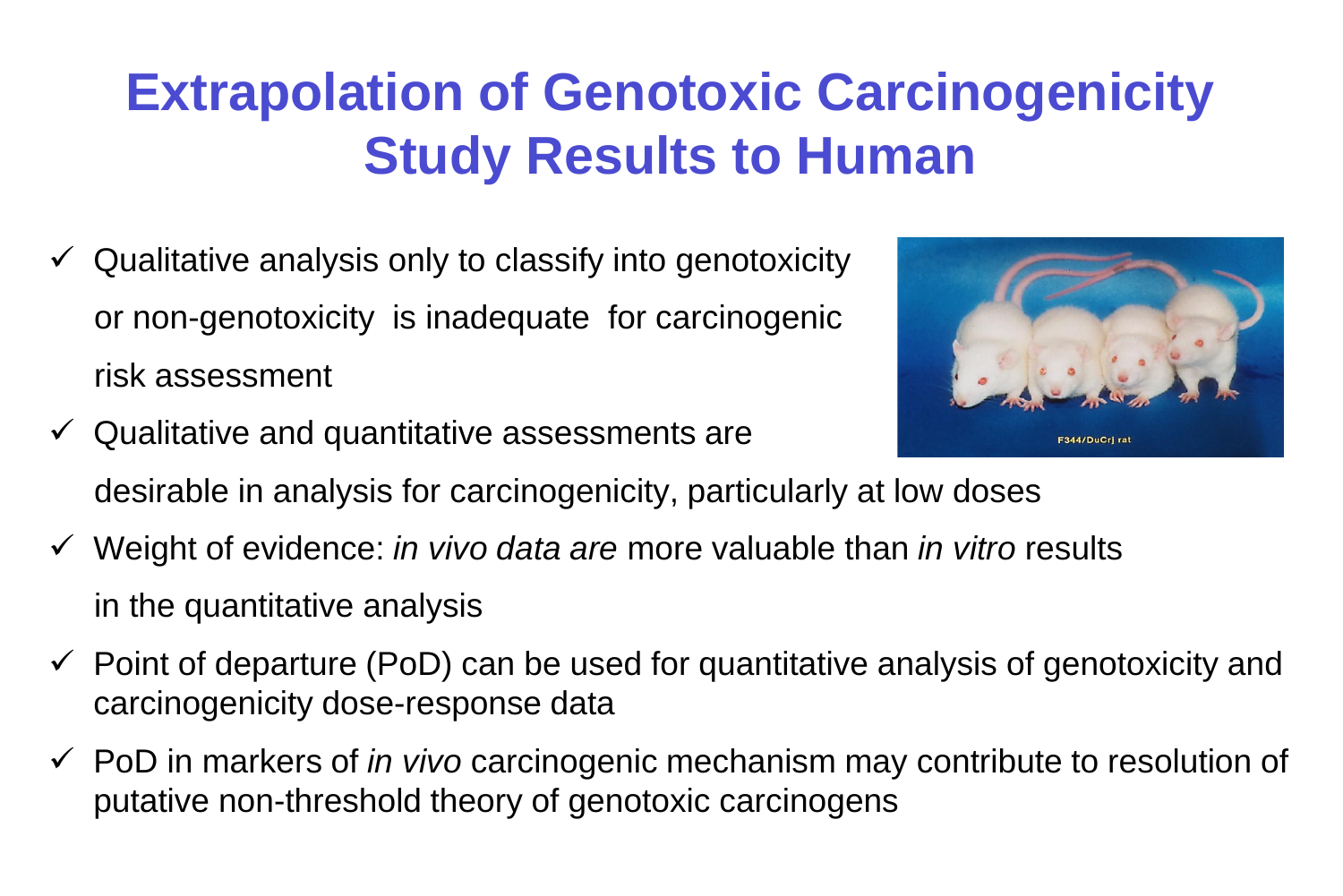### **Chemical Carcinogenesis Mechanisms**



*http://www.intelihealth.com*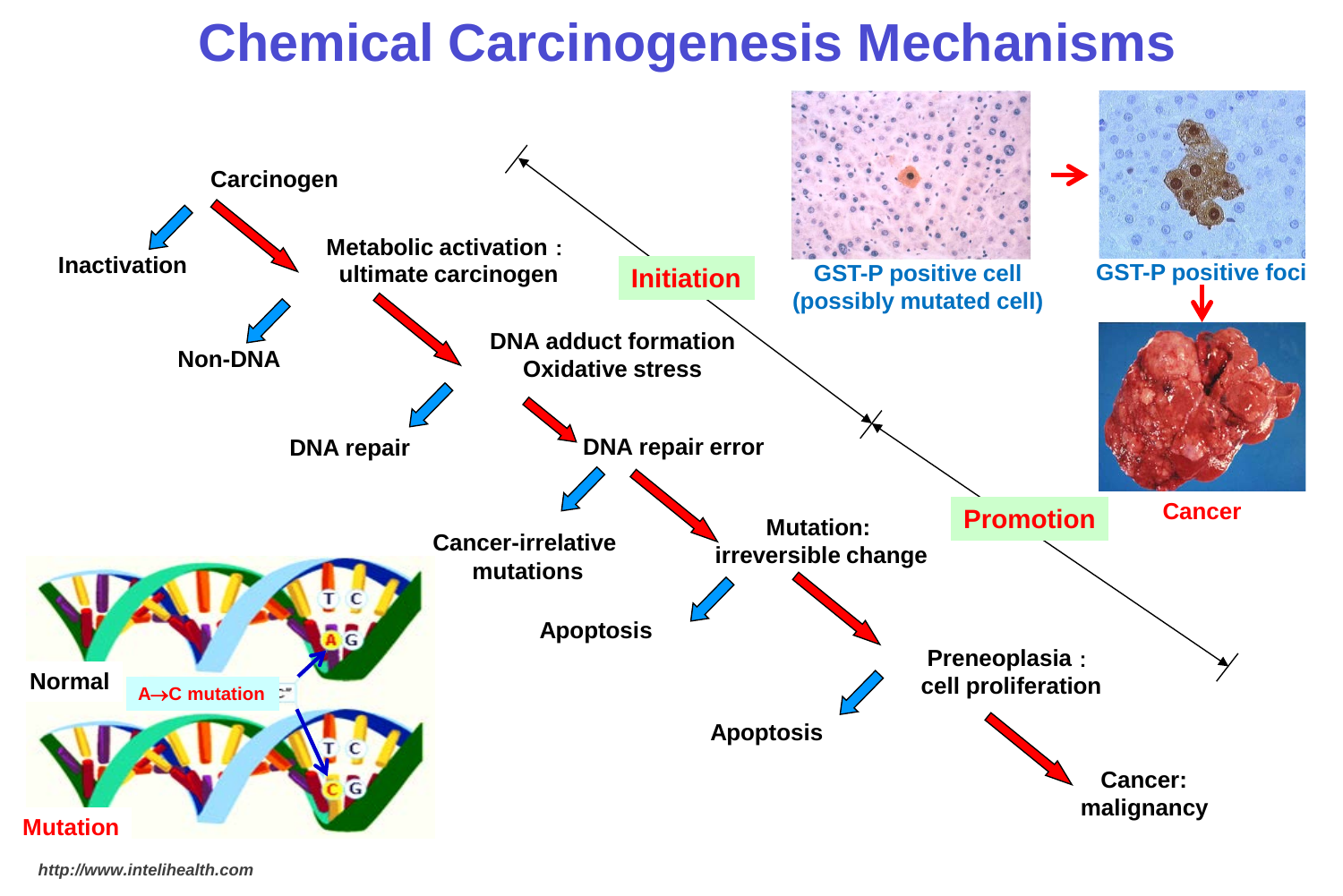

**2-amino-3,8-dimethylimidazo[4,5-***f***]quinoxaline**

- **One of heterocyclic amines**
- **Exists in well-cooked fish and meat**
- **Genotoxicity: Ames test, positive**
- **Chromosome aberration test, positive Structural aberration: positive**
- **Hepatocarcinogen**
- **Human exposure level: 0.2-2.6** µ**g/day**
- **IARC category: 2B (probably carcinogenic to humans)**

**Hepatocarcinogenicity in rats**

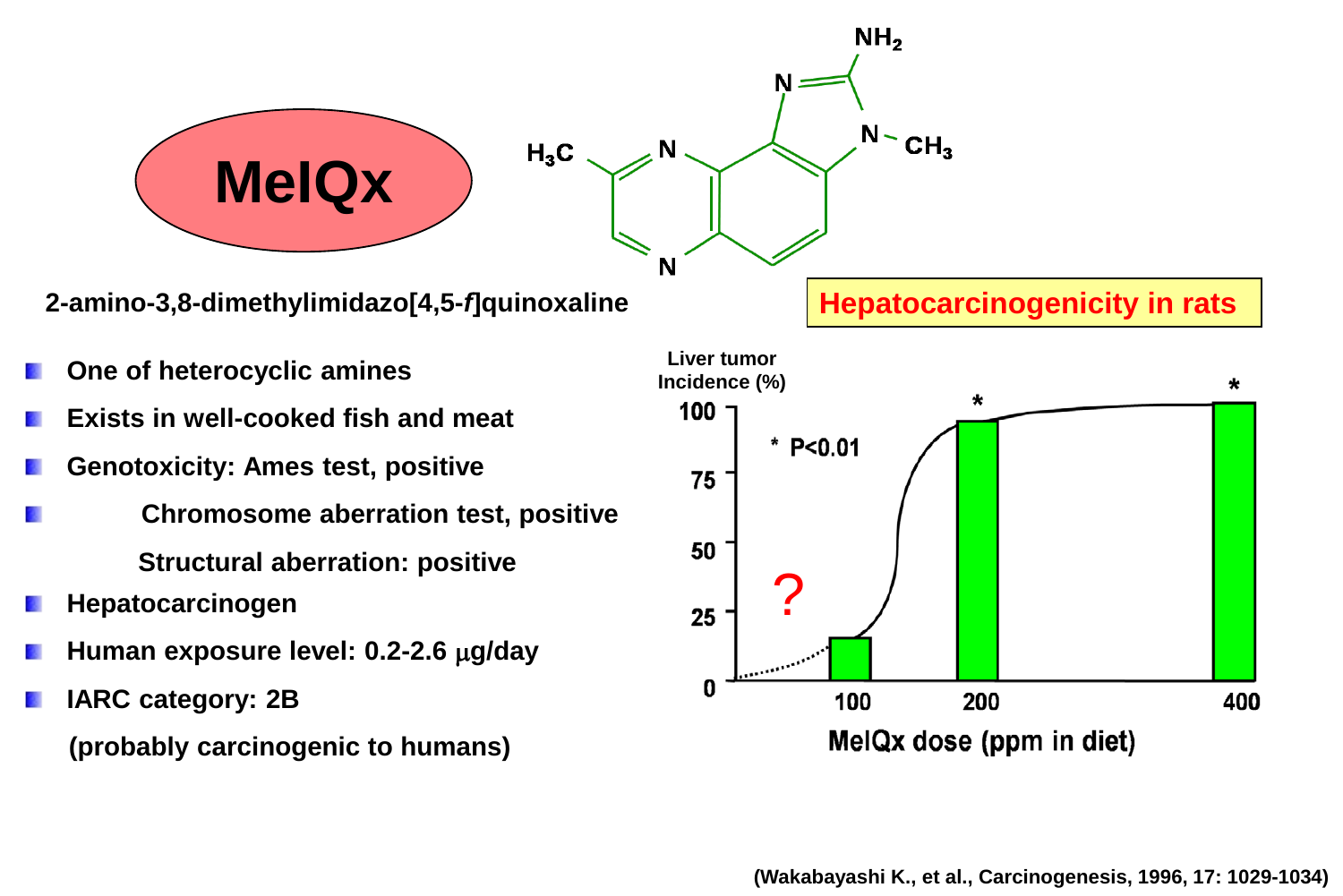### **Rat Hepatocarcinogenicity of MeIQx at Low Doses**

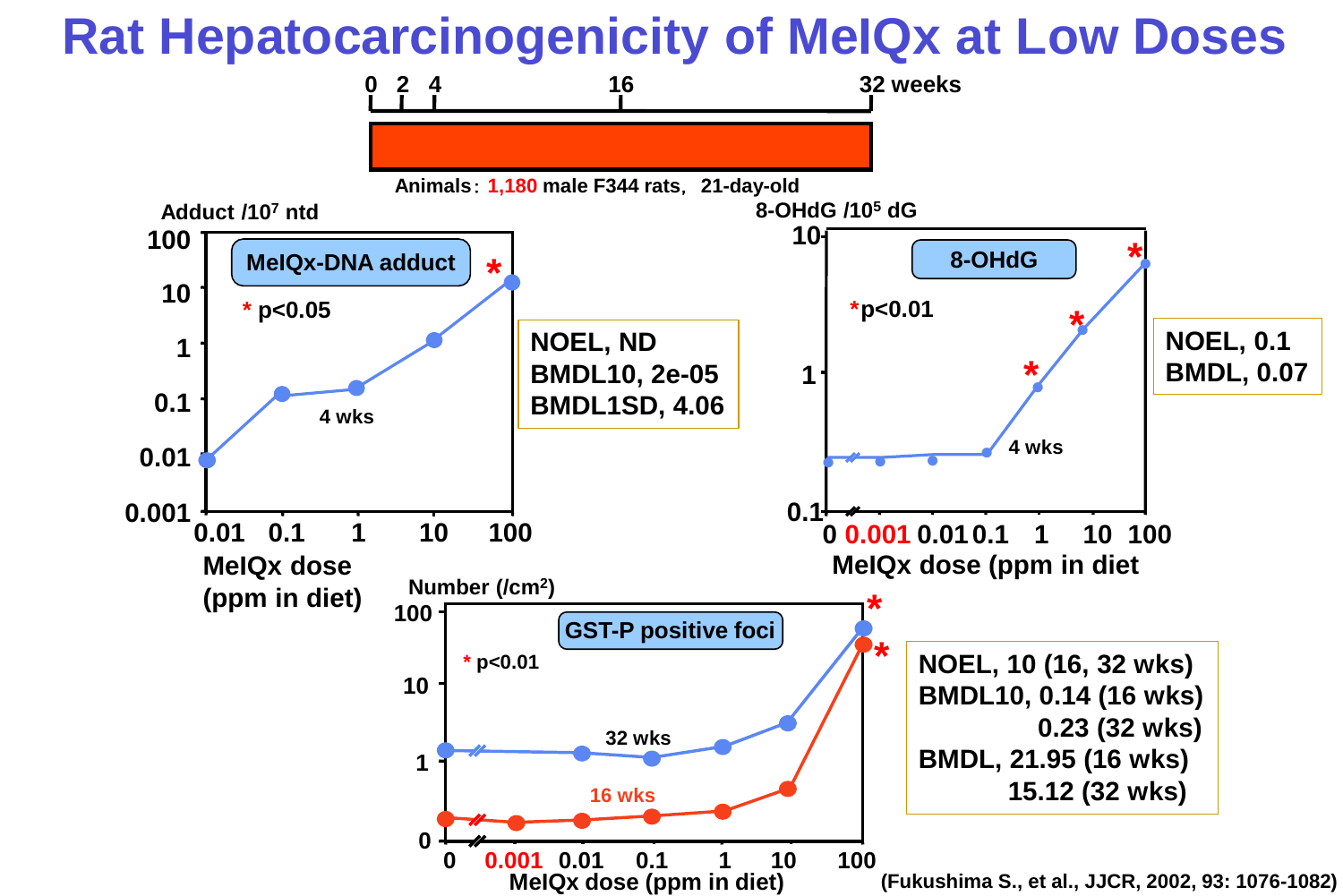### **Incidence of LacI Gene Mutations and Development of GST-P Positive Foci in the Liver of Big Blue Rats Treated with MeIQx for 16 Weeks**



*LacI* **gene: 30~40 copies on chromosome 4 in the F344 rat**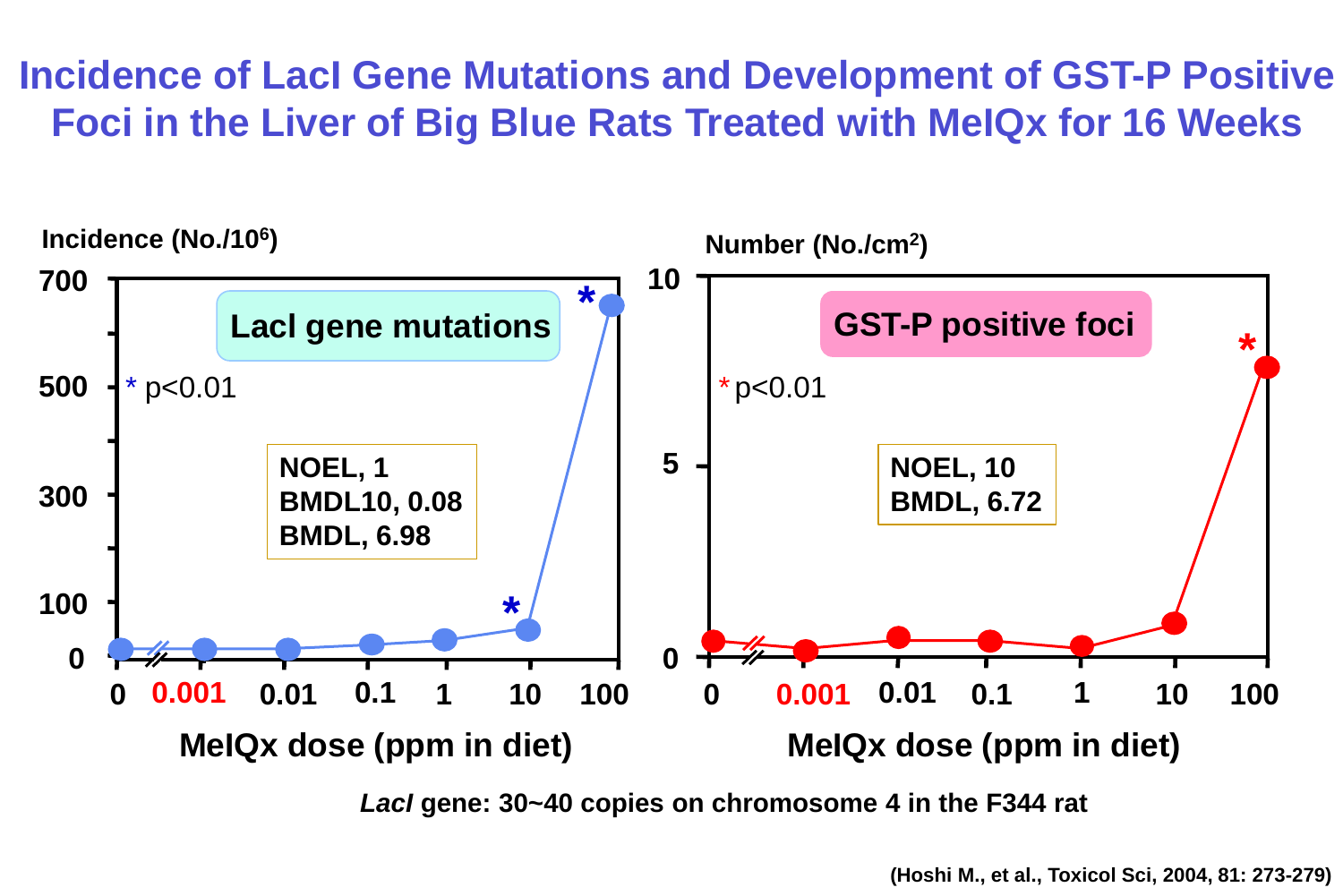### **Initiation Activity of MeIQx at Low Doses in the Rat Liver**



**(Fukushima S., et al., Cancer Lett, 2003, 191: 35-40)**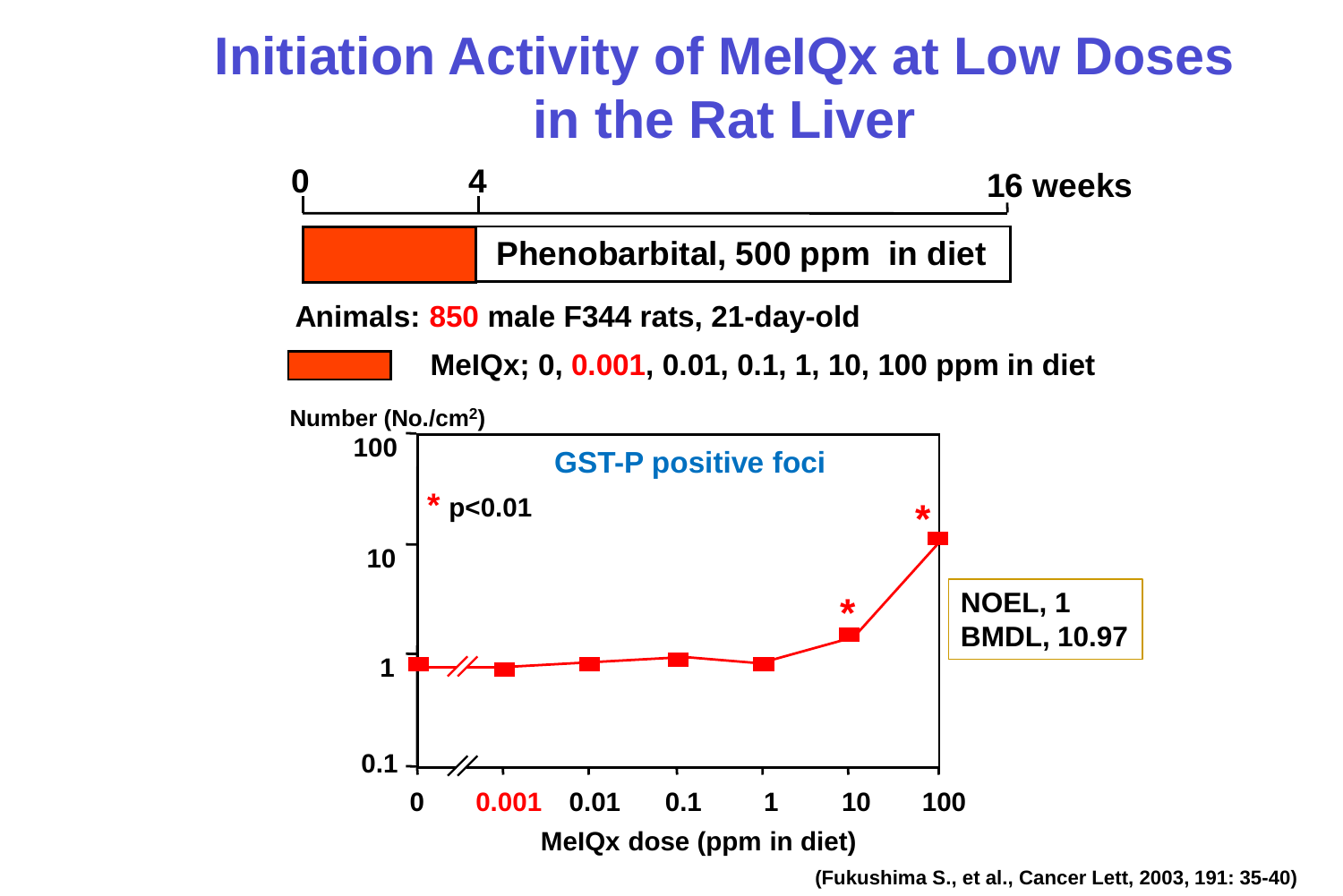### **Rat Heatocarcinogenicity of MeIQx in Long-term Carcinogenicity Test**

#### **Liver tumors (54 wks)**

| <b>MeIQx</b> | No.     | Incidence (%)                    |                                    |  |
|--------------|---------|----------------------------------|------------------------------------|--|
| (ppm)        | of rats | <b>Hepatocellular</b><br>adenoma | <b>Hepatocellular</b><br>carcinoma |  |
| 0            | 15      | 0                                | 0                                  |  |
| 100          | 30      | 5(17)                            | 0                                  |  |
| 200          | 29      | $13(45)$ *                       | $13(45)$ *                         |  |
| 400          | 19      | 1(6)                             | 15 (94) *                          |  |

**\*p<0.01 v.s. 0 ppm**

**(Kushida H., et al., Cancer letters, 1994, 83: 31-35)** 

**NOEL, Adenoma: < 100 Carcinoma: 100 BMDL10, Tumors: 11.4 BMDL10, Adenoma: 60.25 Carcinoma: 72.68**

#### **Liver tumors (104 wks)**

| <b>MeIQx</b> | No.     | Incidence (%)                    |                             |  |
|--------------|---------|----------------------------------|-----------------------------|--|
| (ppm)        | of rats | <b>Hepatocellular</b><br>adenoma | Hepatocellular<br>carcinoma |  |
| 0            | 51      | 0                                | 0                           |  |
| 0.001        | 51      | 0                                | 0                           |  |
| 1            | 51      | 0                                | 0                           |  |
| 100          | 51      | 14 (27) $*$                      | 6 (12) $*$                  |  |

**\*p<0.01 v.s. 0 ppm**





**(Murai, T., Fukushima, S., et al., Toxicol Pathol, 2008, 36: 472-477)**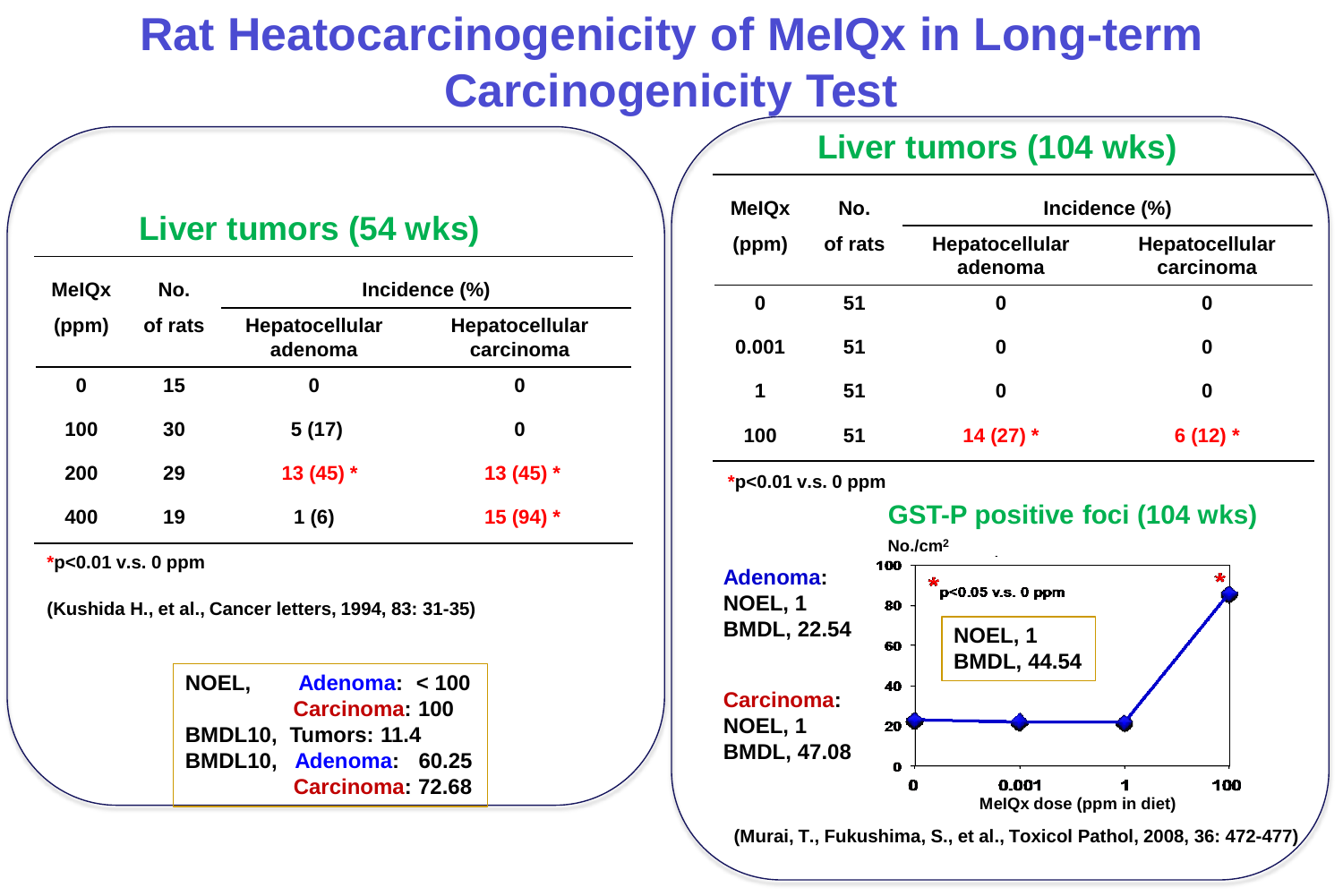### **Markers of MeIQx Rat Hepatocarcinogenesis and the Comparison with Point of Departure (PoD)**

|                              |                      |                     | <b>DNA adduct Mutation GST-P+ Foci Adenoma</b> |                               | <b>Carcinoma</b> |
|------------------------------|----------------------|---------------------|------------------------------------------------|-------------------------------|------------------|
| <b>NOEL</b><br><b>BMDL10</b> | <b>ND</b><br>$2e-05$ | $\mathbf 1$<br>0.08 | 10<br>0.14                                     | < 100<br><b>11.4 (tumors)</b> | 100              |
| <b>BMDL</b>                  | 4.06                 | 6.98                | 15.12                                          | 60.25                         | 72.69            |

**ND, not detected**

**BMDL ranking: DNA adduct < Mutation < Preneoplasia < Tumor**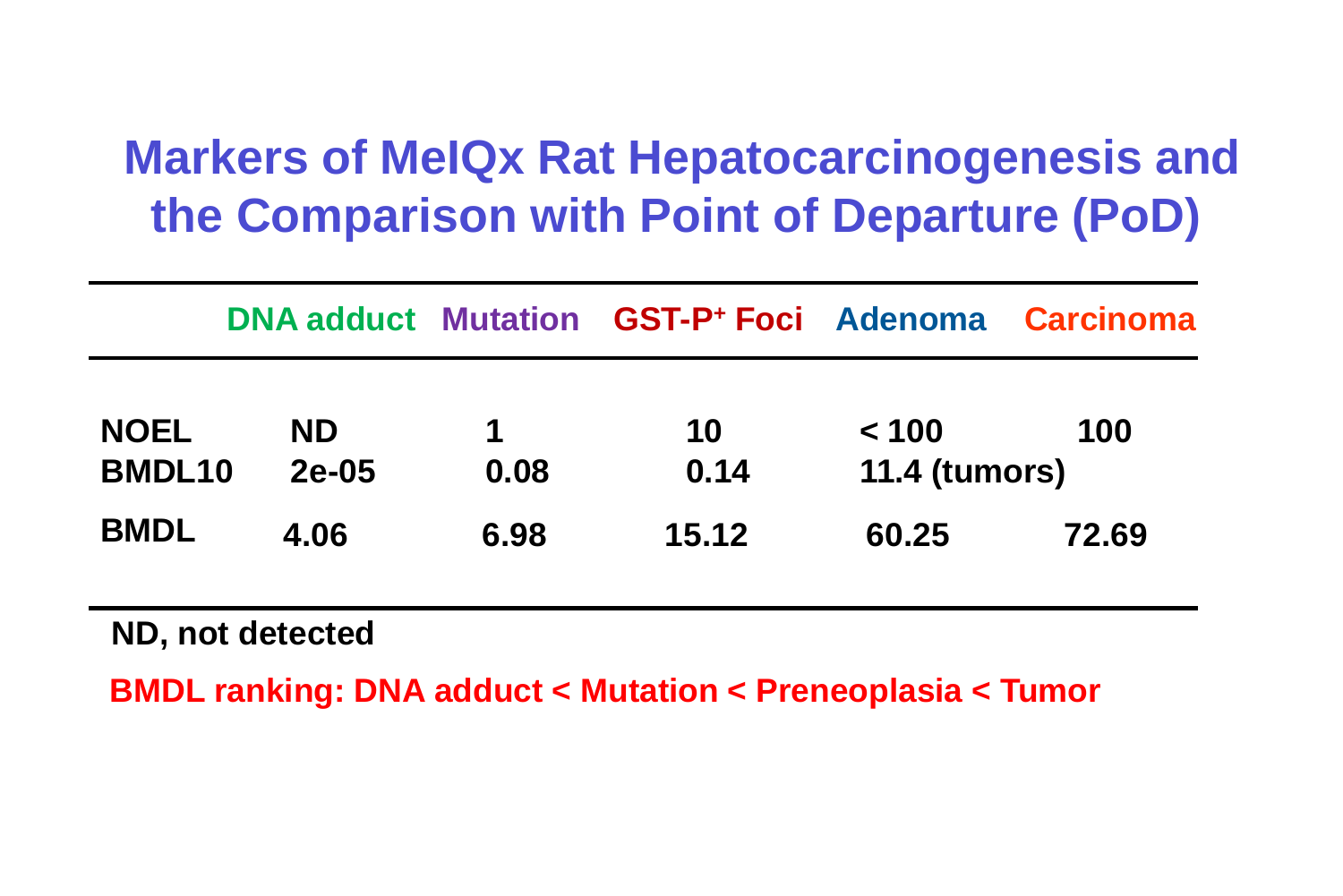### **Preneoplastic Lesions or Tumors in MeIQx Rat Hepatocarcinogenesis and the Comparison with PoD**

|             | <b>GST-P+ Foci</b> |               | <b>Adenoma</b> |               | <b>Carcinoma</b> |  |
|-------------|--------------------|---------------|----------------|---------------|------------------|--|
|             | <b>104 wks</b>     | <b>54 wks</b> | <b>104 wks</b> | <b>54 wks</b> | <b>104 wks</b>   |  |
| <b>NOEL</b> | 1                  | < 100         | 1              | 100           | 1                |  |
| <b>BMDL</b> | 44.52              | 60.25         | 22.54          | 72.69         | 47.08            |  |

**BMDL ranking: Adenoma < Carcinoma (54 weeks, 104 wks) Adenoma < Preneoplasia & Carcinoma (104 wks)**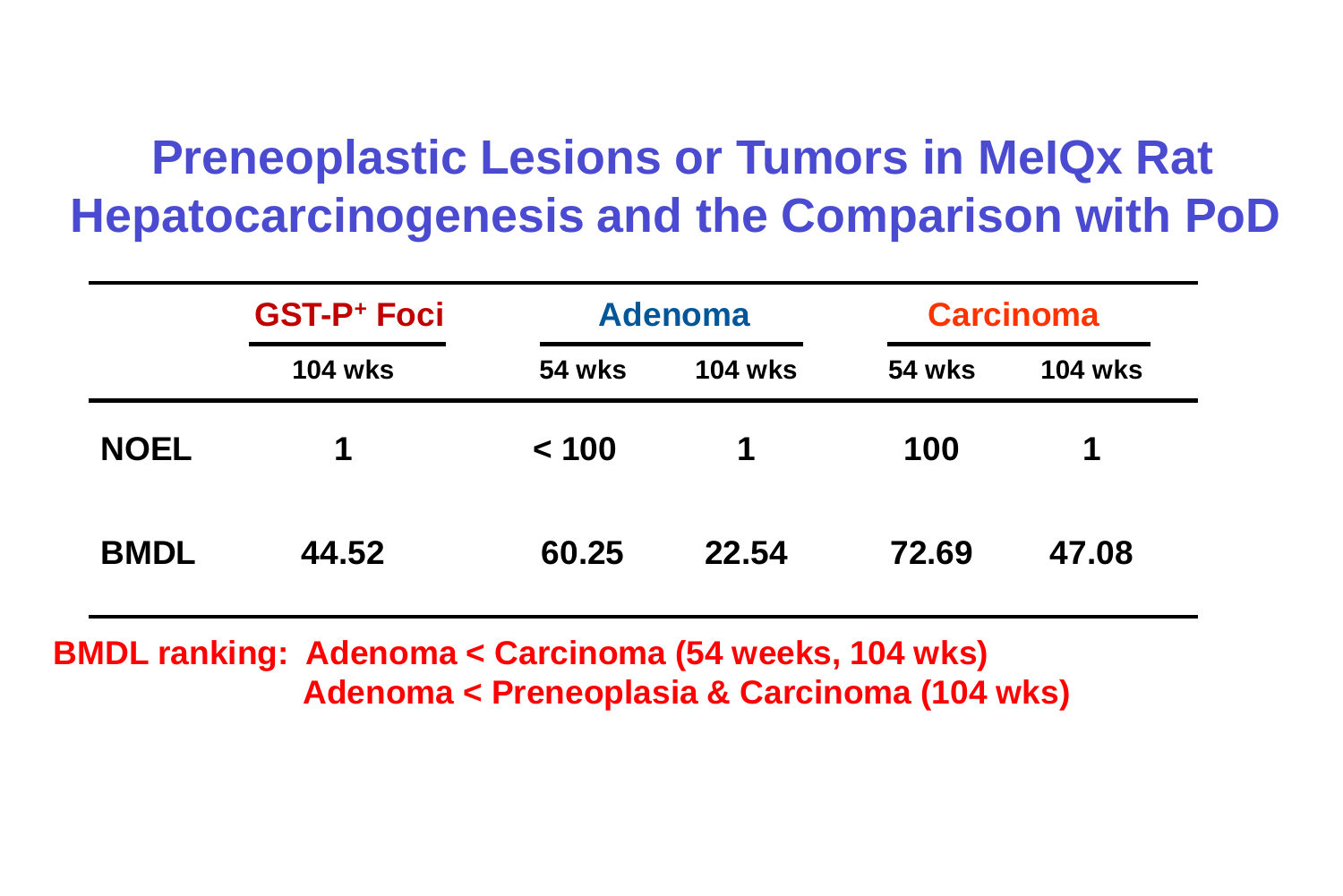### **Risk of Liver Cancer: Reaction Curves for the Carcinogenicity Markers Dependent on the Dose of MeIQx**

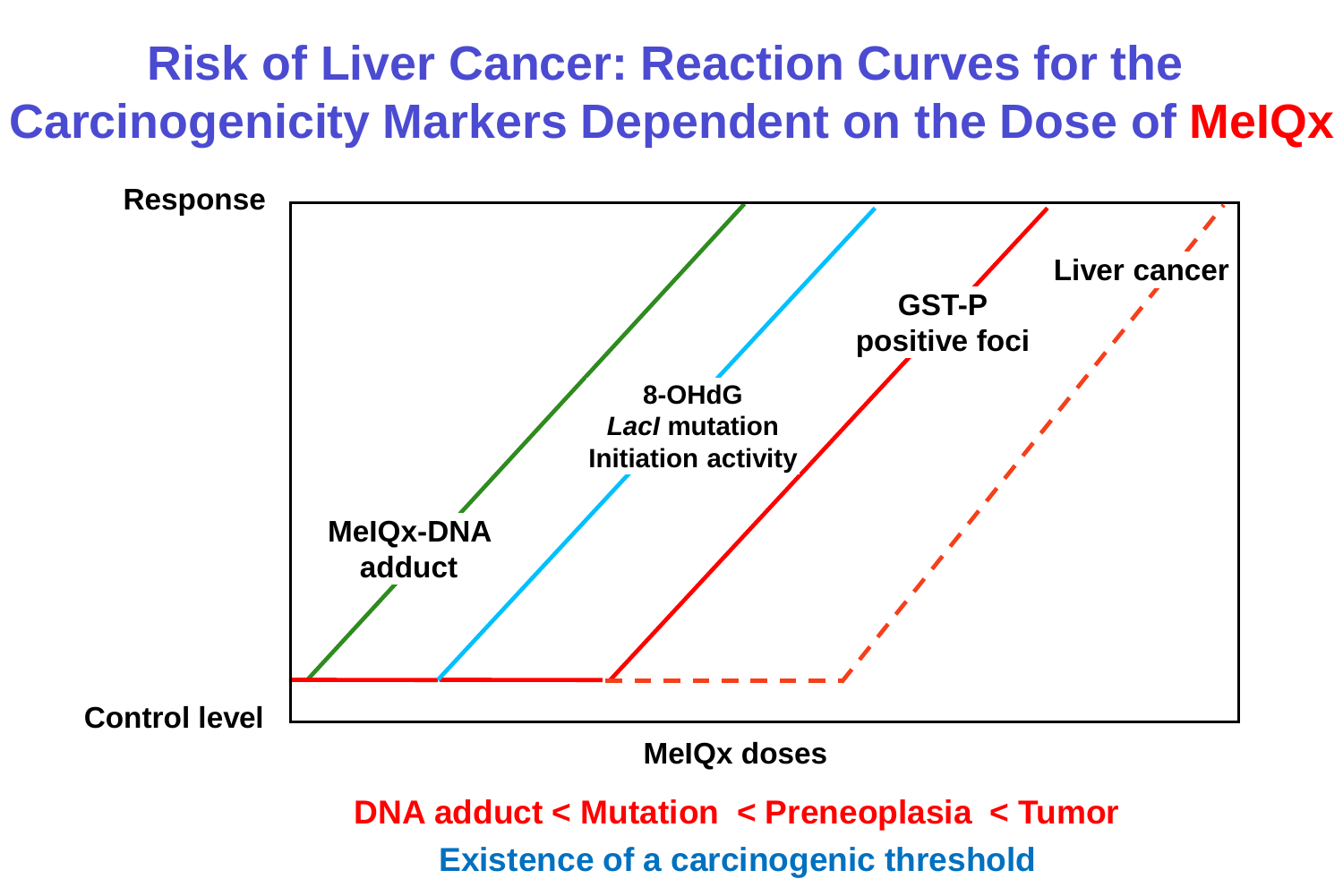### **MeIQx DNA Adduct Levels and Number of GST-P Positive Foci in the Liver of Rats under Damaged Liver Condition**

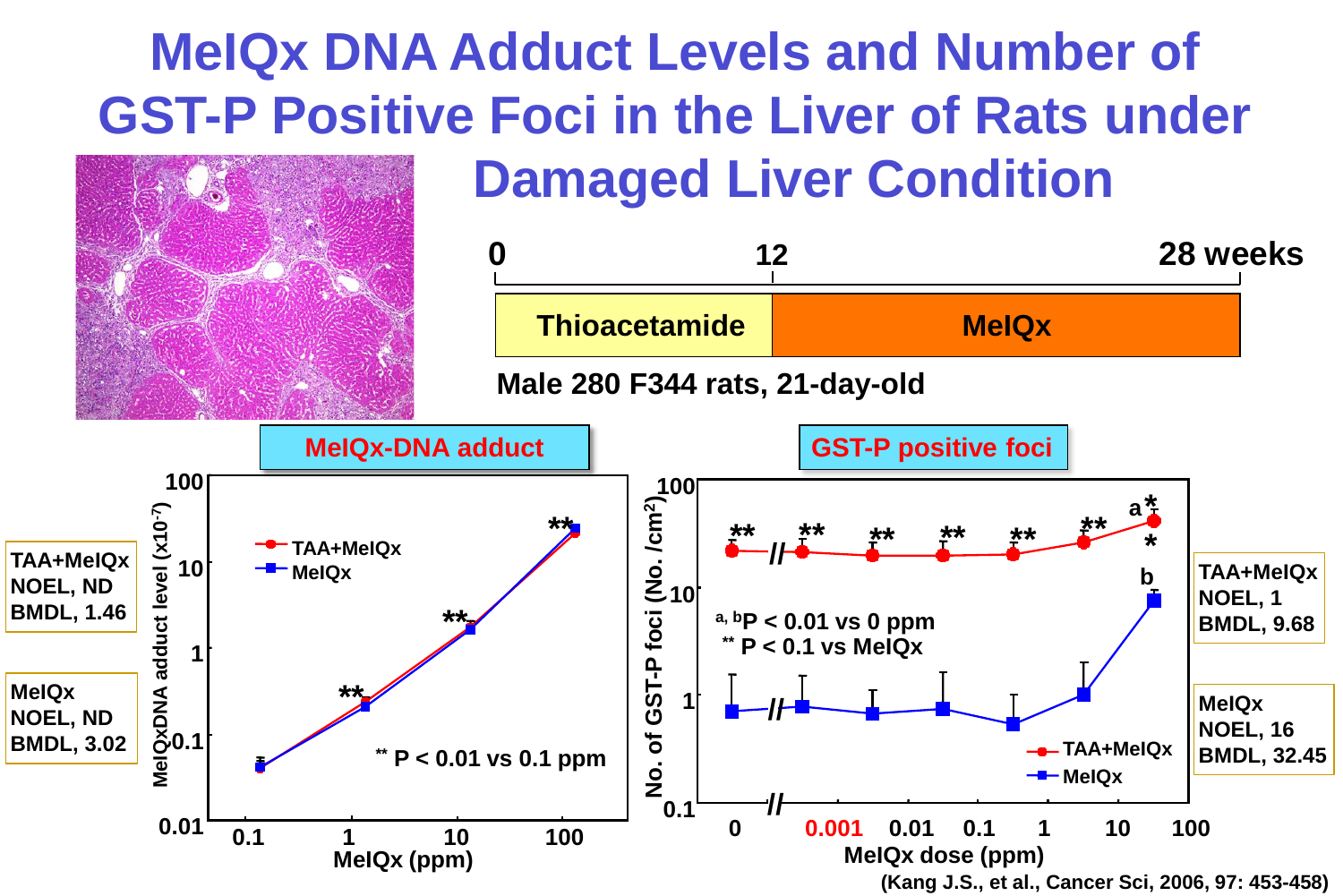### **PoDs of DNA Adduct and GST-P Positive Foci in MeIQx Rat Hepatocarcinogenesis under Damaged Liver Condition**

|                  | <b>DNA adduct</b> | <b>GST-P+ Foci</b> |
|------------------|-------------------|--------------------|
| <b>TAA-MelQx</b> | 1.46              | 9.68               |
| <b>MelQx</b>     | 3.02              | 32.45              |

**BMDL values: TAA**→**MeIQx < MeIQx BMDL ranking: DNA adduct < Preneoplasia**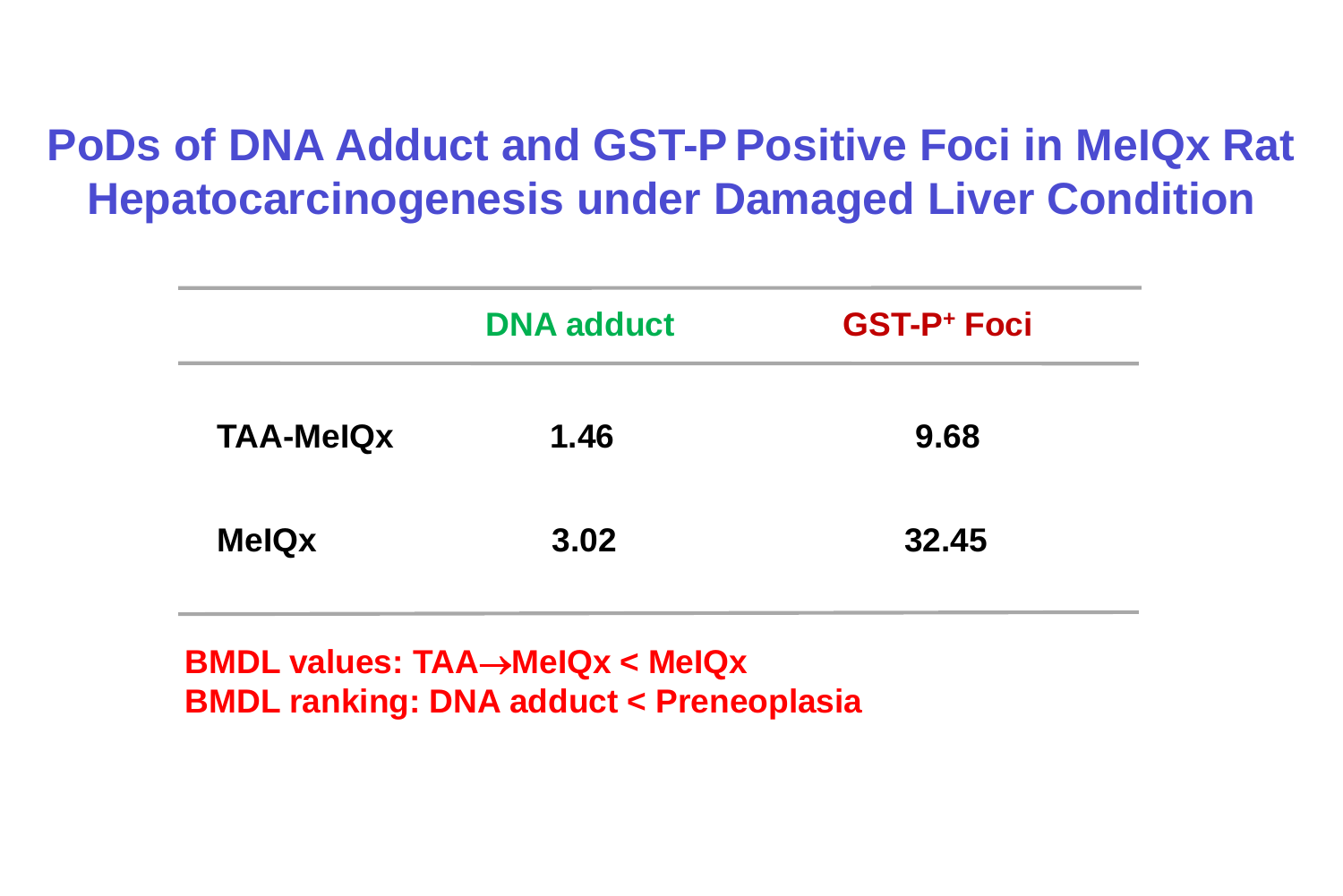

**2- amino-3-methylimidazo[4,5-***f***]quinoline N**



- **Food-derived heterocyclic amine**
- **Mutagenicity: positive** rui
- **Genotoxicity (Chromosome aberration test):**

**Structural aberration: positive**

**Carcinogenicity in male rats: liver, colon, etc.** BU.

 **(300 ppm in diet, 2-year carcinogenicity study)**

**IARC category: 2A**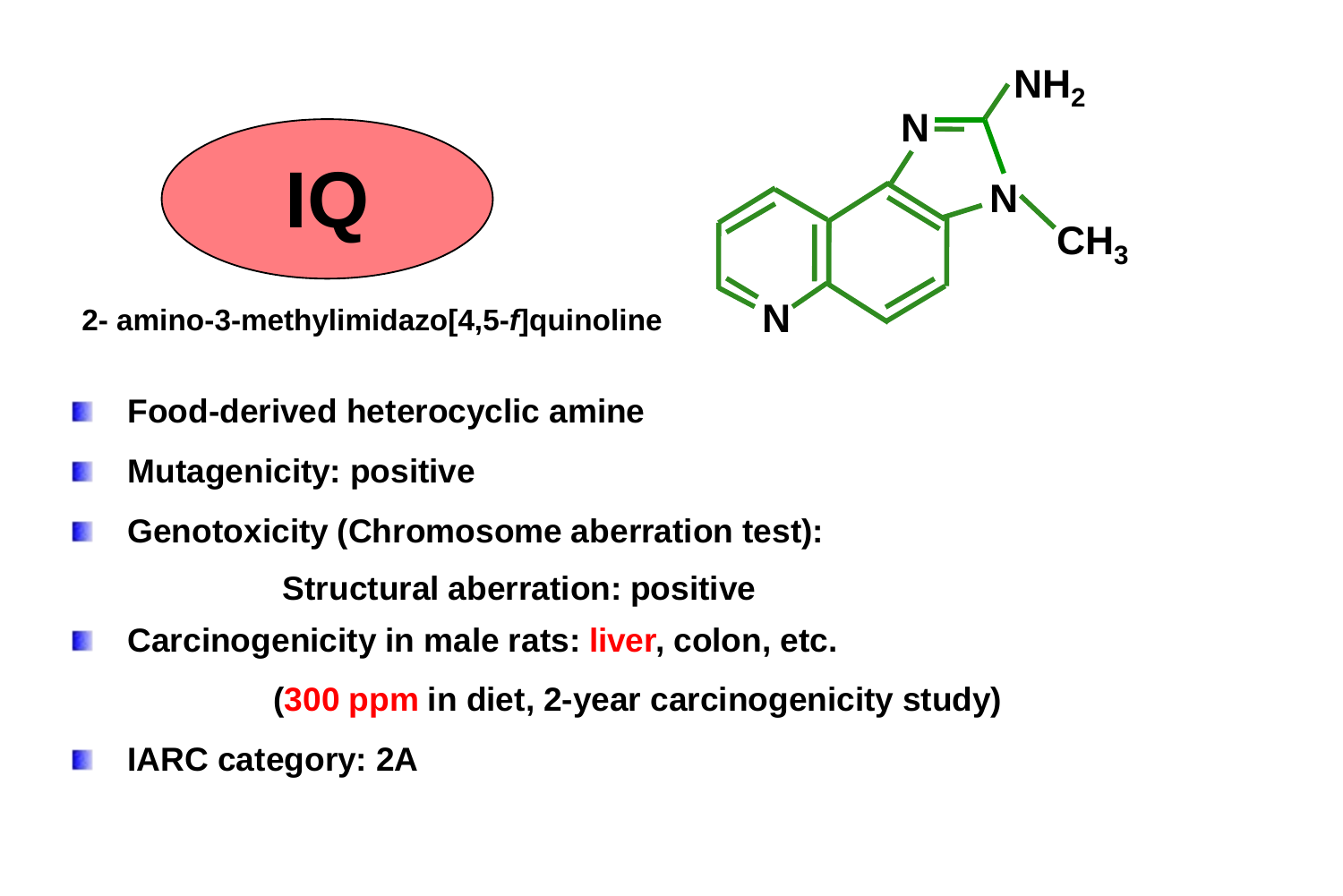## **Induction of DNA Adduct and GST-P Positive Foci in the Livers of Rats Administered IQ for 16 weeks**

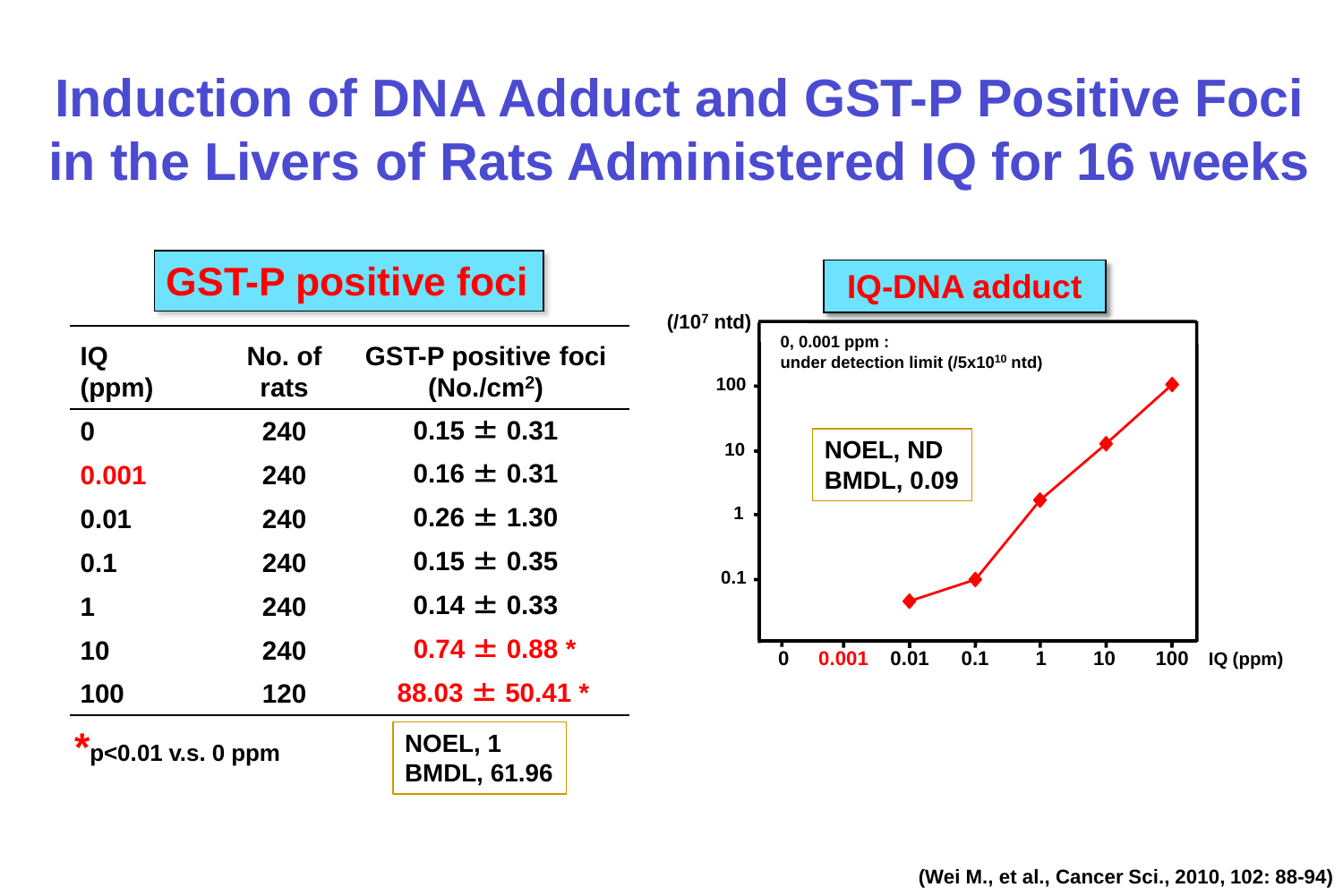### **Relationship between Markers in IQ Carcinogenesis of Rat Livers and PoD**

|             | <b>DNA adduct Mutation</b> |      | <b>GST-P+ Foci</b> |
|-------------|----------------------------|------|--------------------|
| <b>NOEL</b> | <b>ND</b>                  | 10   | 1                  |
| <b>BMDL</b> | 0.09                       | 1.22 | 61.96              |

**BMDL ranking: DNA adduct < Mutation < GST-P+ Foci**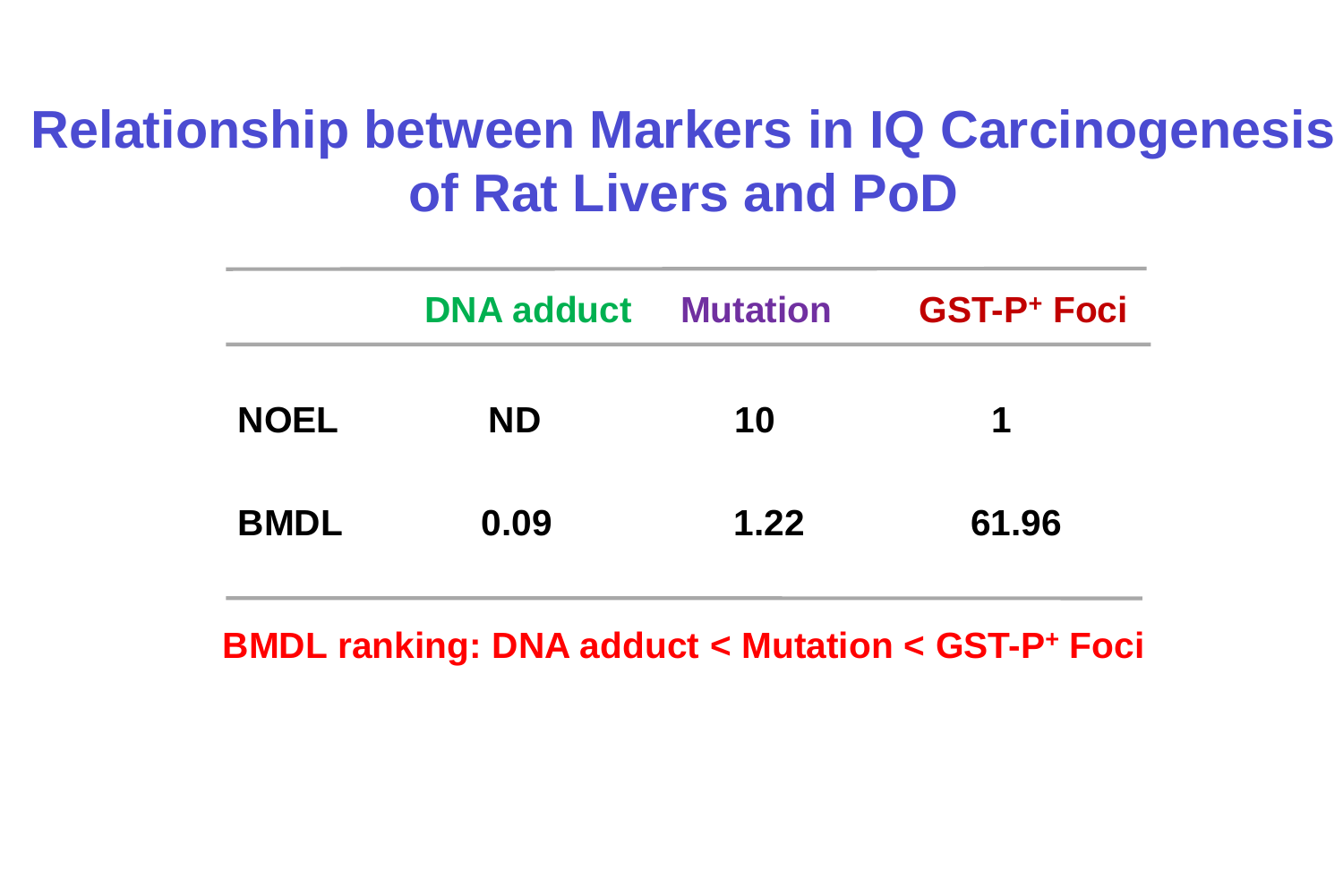### **Reaction Curves for the Carcinogenicity Markers Dependent on the Dose of IQ**

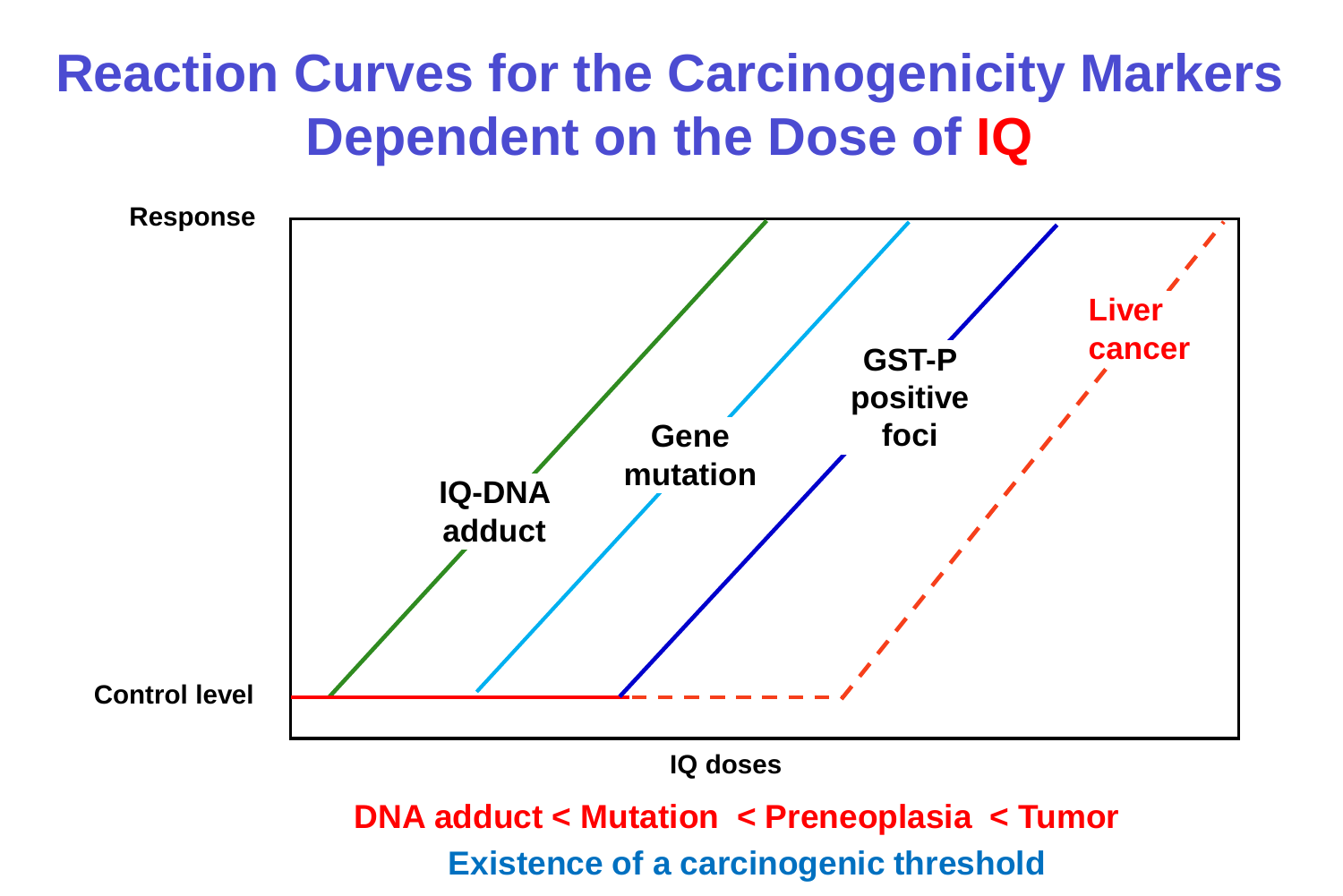# **Conclusions**

- **In qualitative analysis, Mode of Action in genotoxic carcinogens is an important tool for the analysis of low dose carcinogenicity**
- **In quantitative analysis, PoD is a useful tool for the determination of exposure level in each marker of carcinogenesis. BMD may be an appropriate method.**
- **In MeIQx or IQ carcinogenicity, values of PoD were different and increased in order of DNA adduct, mutation, GST-P positive foci and tumor**
- **These data will contribute to understand whether genotoxic carcinogenic threshold exists or not**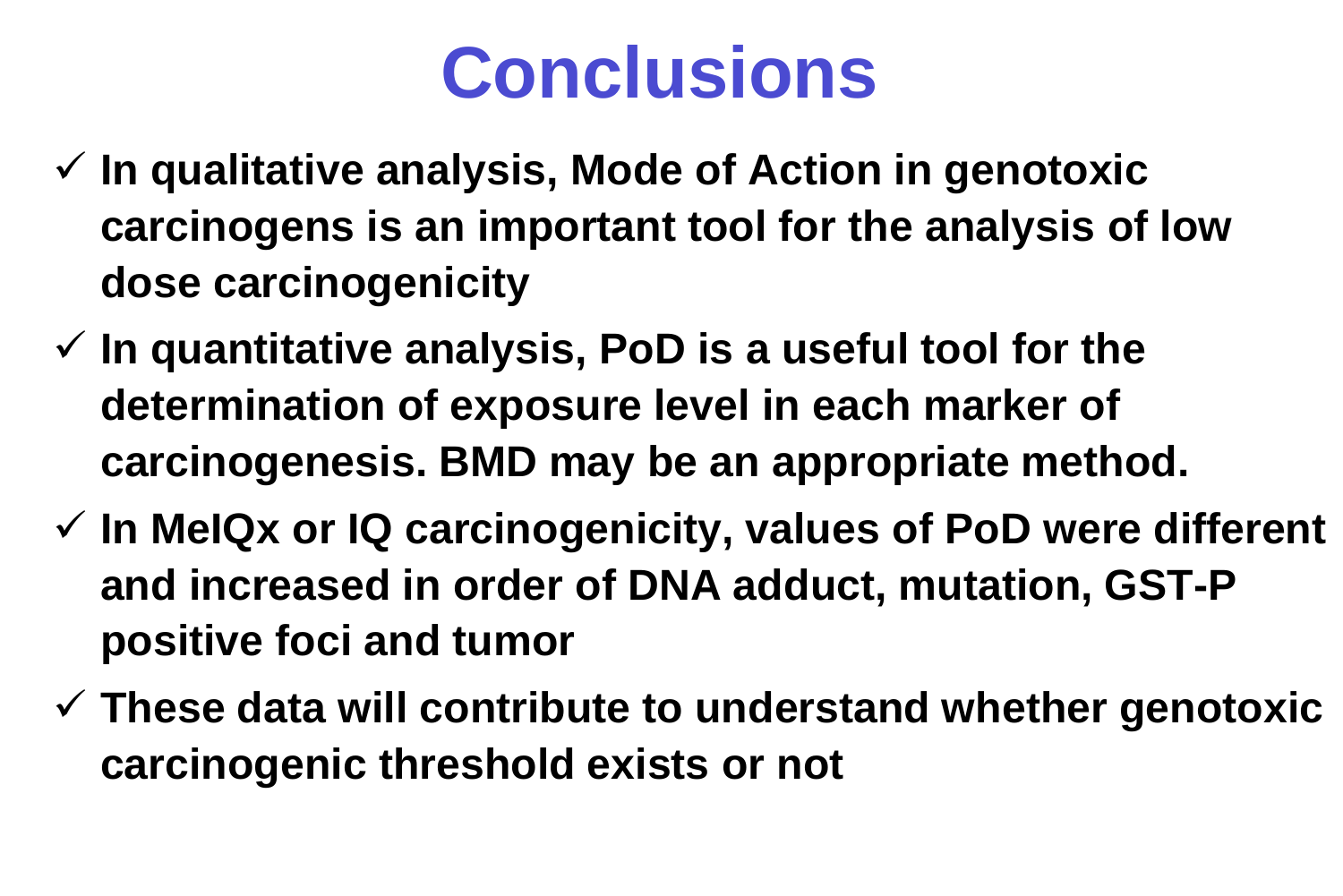### **Collaborators**

 **Wakabayashi, Keiji (Cancer Prevention Research, National Cancer Center Research Institute) Tsuda, Hiroyuki (Experimental Pathology and Chemotherapy Div., National Cancer Center Research Institute) Hirose, Masao (Div. of Pathology, National Institute of Health Sciences) Shirai, Tomoyuki (Dept. of Pathology, Nagoya City University Med. Sch.) Tatematsu, Masae (Div. of Oncological Pathology, Aichi Cancer Center Research Institute) Otani, Shuzo (Dept. of Biochemistry, Osaka City University Med. Sch. ) Konishi, Yoichi (Dept. of Oncological Pathology, Cancer center, Nara Medical University) Nakae, Dai (Dept. of Pathology, Sasaki Institute, Sasaki Foundation ) Takahashi, Michihito (Div. of Pathology, National Institute of Health Sciences)**